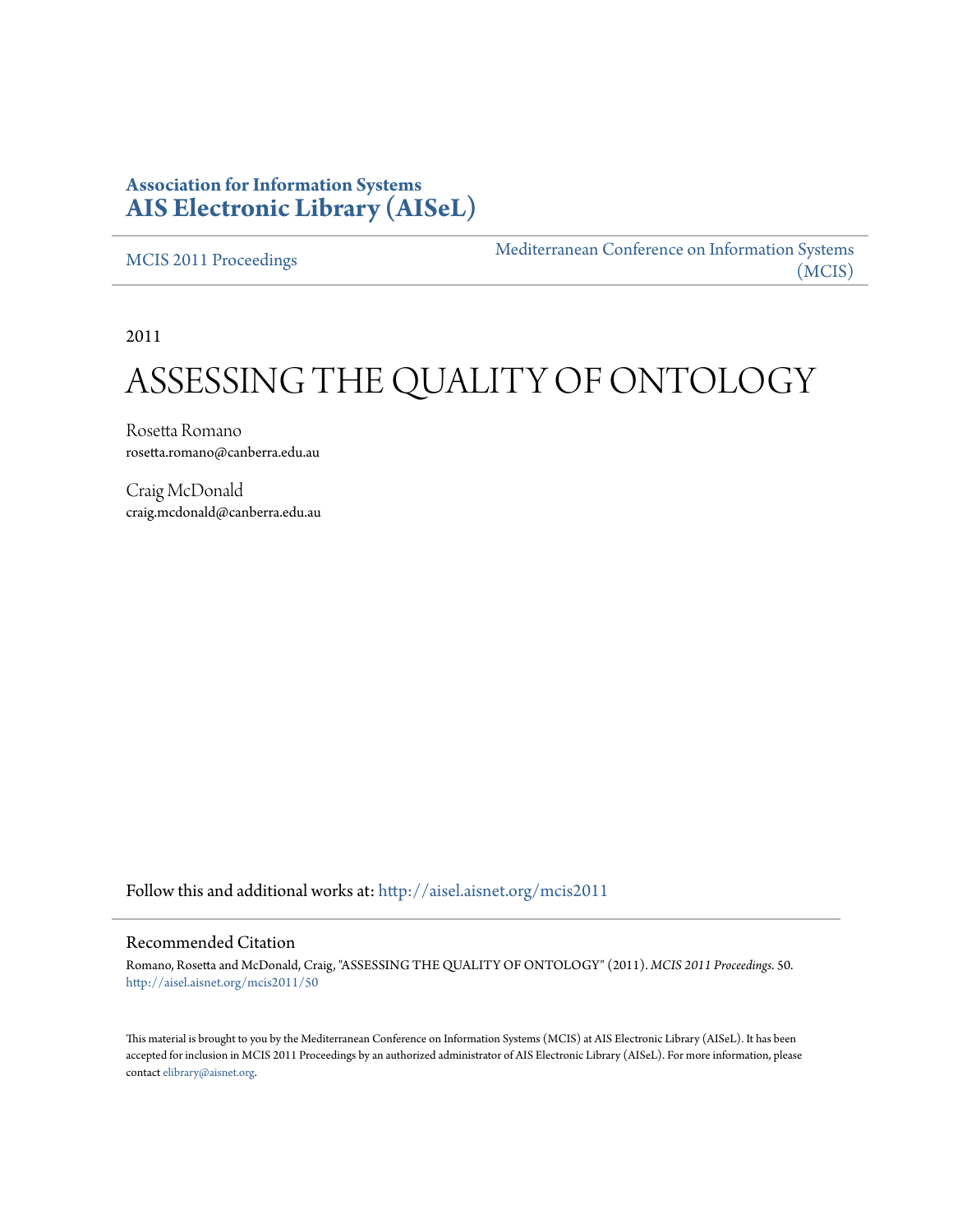# ASSESSING THE QUALITY OF ONTOLOGY

Romano, Rosetta, University of Canberra, Australia Rosetta.Romano@canberra.edu.au

McDonald, Craig, University of Canberra, Australia Craig.McDonald@canberra.edu.au

#### Abstract

*In the Information Sciences an ontology specifies the conceptual structure of a knowledge domain through its vocabulary and its meaning, or semantics. Examples of ontologies include database schemas, taxonomies and library classification schemes. Computer-based ontologies specify a common understanding of a domain both for its different human users and for automated information processes such as interpretation, aggregation, manipulation, etc. As an ontology is fundamental to systems in an organisation and to communication between organisations, its quality is critically important for the sound operation of those systems. But there is a problem in that there seems to be no systematic basis or method for conducting an assessment of the quality of an ontology. There is an abundance of literature proposing ideas about what constitutes a 'good' ontology, but it is diverse, incoherent and untested. This paper reports research which reviewed the literature, extracted some 220 quality criteria, formulated these into an assessment instrument and partially demonstrated the instrument in a case study. The demonstration showed some of the difficulties associated with assessing quality, in particular, the difficulty of grounding the criteria in the actuality of the case and in interpreting the results of an assessment.* 

*Keywords: Ontology Quality, Quality Assessment, Ontology Criteria, Standard Business Reporting*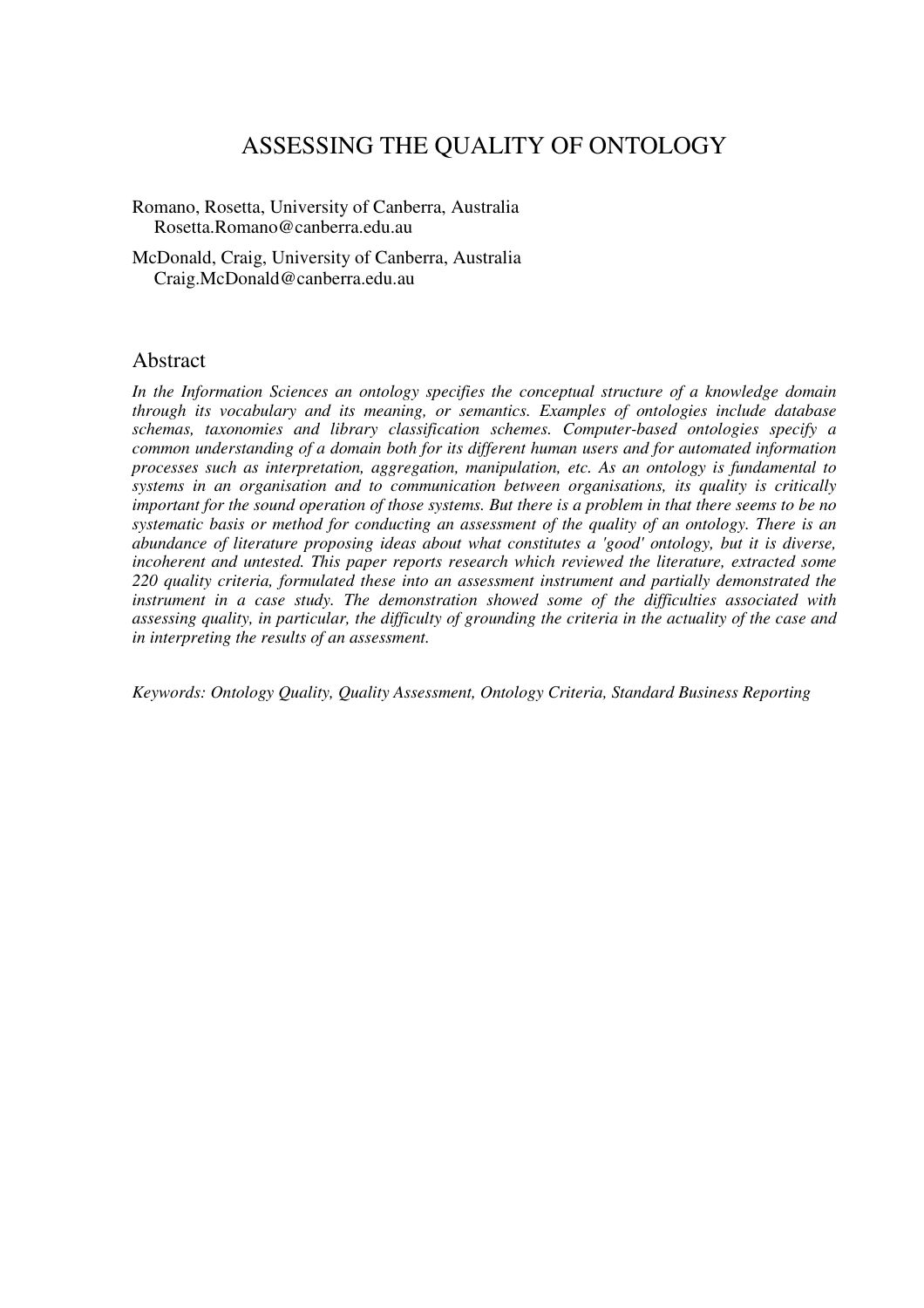## **1 INTRODUCTION AND THEORETICAL BACKGROUND**

The research reported in this paper was motivated by the lack of a suitable instrument to assess the quality of an ontology in a major Australian Government system. This paper first considers the principles behind ontology and quality then reports on the research project to build and demonstrate an instrument and method to assess the quality of an ontology.

## **1.1 Ontology**

Ontology is a term that originated in philosophy meaning the study of existence, of all the kinds of entities – abstract and concrete – that make up the world (Sowa 2000). The study of the categories may include things that exist or may exist in some domain. The product of such a study, called an ontology, is a catalogue of the types of things that are assumed to exist in a domain of interest *D* from the perspective of a person who uses language *L* for the purposes of talking about *D*. The types of ontology represent the predicates, word senses, or concept and relation type of the language *L* when used to discuss topics in domain *D*. The two sources of ontological categories are observation and reasoning. Observation provides knowledge of the physical world, and reasoning makes sense of observation by generating a framework of abstractions (Sowa 2000 p51).

So in the information sciences an ontology specifies the conceptual structure of a real-world domain through its vocabulary and its meaning, or semantics. The conceptual structure comprises definitions of concepts and the rules for the relationships between those concepts. Examples of traditional ontologies include database schemas, taxonomies and library classification schemes. Modern ontologies are designed for the computer and, as well as specifying a common understanding of a domain for its different human users, underlie automated information processes such as interpretation, aggregation, manipulation, etc. As an ontology is fundamental to systems in an organisation its quality is critically important for the sound operation of those systems. We interpret Weber (1997) to be arguing that the Information Systems discipline is, at heart, applied ontology.

Ontologies are designed as a set of concepts and their relations to each other, rules and languages that enable the diverse data and information sets of different computer systems to be handled as if they were inhabitants of the same system (Lambe 2007).

#### **1.2 Quality**

There are some paradoxical aspects to the concept of *quality*. One account of *quality* considers it to be the subjective experience a person has as a result of their perception of some object or activity. This experience might be described in statements like "this is a good quality wine" or "I rate this wine as a 5 on a 7 point scale". Such statements are descriptive of the state of the respondent not of the wine's quality as such. Comments about the same wine from different people may well be different. Comments from one person may vary considerably depending on the context in which the experience occurred. Probing someone further as to why they think a wine has a certain level of quality yields either more experiential description, an appeal to a particular attribute, with the implied assumption that it is a quality-defining attribute or a frustrated "look, we all know quality when we see it, don't we?". The subjective account of quality is predominant in circumstances where objects or activities are personal services, that is, where there is only one 'user' judging quality, for example the subjective experience of a work of art may lead to a purchase.

But professional Information Systems work is not wholly like the work of an artist. Doubtless, everyone involved in a system will have subjective responses to it, but these can not constitute an objective evaluation of the quality of a system.

It was noted above that when asked why one thinks a wine is good a common response is to point to some aspect of the wine as though describing that aspect accounts for quality. A wine has many properties can be described. The alcohol content might be 12%, *slightly cloudy* the measure of wine clarity, *leathery* a metaphorical description of detectable traces of the chemical brettanomyces and so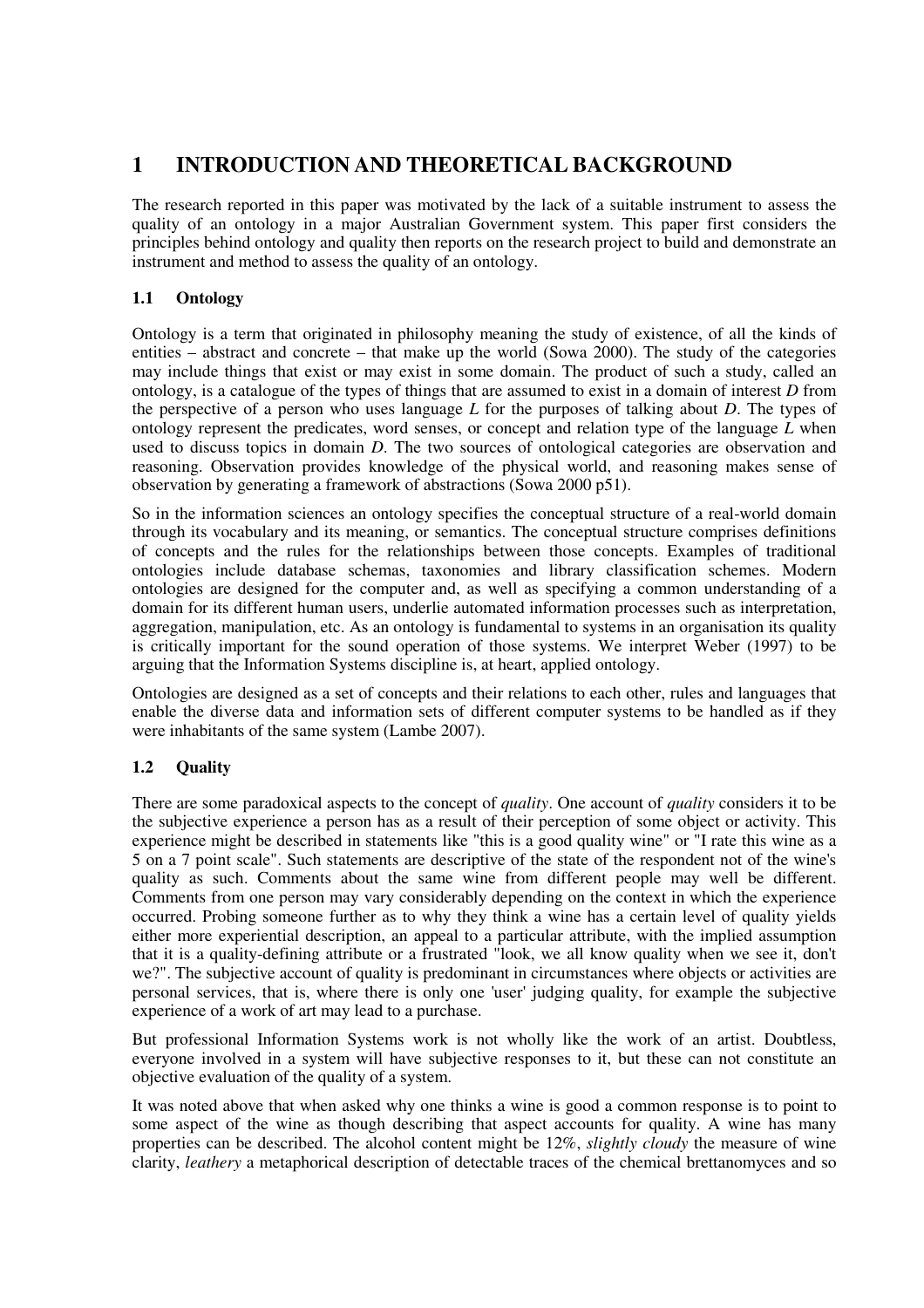on. Notice that alcohol content can be measured with technology, clarity by sight (using some predetermined set of categories) and an educated palette is required to detect brettanomyces. Expert wine tasters can describe emergent properties of a wine; that is those where a number of properties interact in complex ways to produce a discernable character. For example a number of properties, particularly to do with acidity, contribute to a wine's being described as *flabby*. Wine language is regularly ridiculed, but amongst wine professionals it is objective and technical. A wine judgement is open to scrutiny and falsification (Todd, 2010).

But still, none of these descriptions form an assessment of quality. For a set of descriptions to become a quality assessment two a priori decisions need to be taken. First, which particular attributes will count as quality attributes and, second, how the measures of those attribute will be evaluated to yield a quality judgement. For example, the wine-tasting community decides what values of which attributes it will use to classify a wine into gold, silver, bronze or no classification for its class. Quality, as an objective matter, has an agreed meaning for a professional community by which the values of natural attributes can be assessed to yield a measure of quality.

The above two accounts of *quality* distinguish between a subjective, experiential, individual sense of the word and its objective, technical, community sense. *Quality* is a powerful, value-laden word; it is not always easy to separate the two accounts in practice.

Community consensus is fine for wine quality judgment and it is important for what is a huge industry. But in the end, wine is to be subjectively enjoyed. Not so information systems. The quality of a system has powerful organisational and social consequences, quality failures may be life threatening. A firm basis is needed for quality assessment in information systems. If we accept that quality is not inherent in an activity or artefact but is a concept to be derived from attributes that are inherent, then we need to consider and specify what it is that will count as quality in any particular artefact or activity.

One approach to deciding on quality criteria was discussed in McDonald (2006). That work presented a model of systems development that identified the major ingredients and structures involved in systems development. He distinguished three points of quality assurance based on three phenomena in the model - process quality, product quality and impact quality. The properties of these phenomena are different, so the quality attributes derived from them are different, but both subjective and objective means can be used to assess those quality attributes.

*Process Quality* concerns how well a development process was conducted. Conformance with relevant standards and good development practice is one classic means to assess this quality.The IEEE 1074- 1995 standard describes the general software development process, the activities to be carried out and the techniques that can be used for developing software. A method was developed to transfer standards for software engineering to the task of ontology engineering (Luczak-Rosch & Heese 2008) called Methontology. It includes a life cycle that identifies the stage through which the ontology passes during its lifetime (Corcho et. al. 2003). The development process identifies which tasks should be performed when building ontologies (scheduling, control, quality assurance, specification, knowledge acquisition, conceptualization, integration, formalization, implementation, evaluation, maintenance, documentation and configuration (Gomez-Perez 2001 p392). These tasks are phenomena which may be assessed for their quality.

*Product Quality* verifies the quality attributes of a product in isolation from its development or use. A product being tested against its functional specification is an example of assessing product quality. Conformance with external product standards may be relevant for some products. As the demand for exploiting the reuse of ontologies grows, there is a need for criteria or standards to adequately determine the quality of the ontologies being made available to both humans and agents alike on the Semantic Web (Cross & Pal 2008).

Since the features of many ontology languages are subsets of those found in the Open Knowledge Base Connectivity Protocol (OKBC), Cross and Pal (2008) suggest that any ontology analysis tool be based on an OKBC-compatible language. OKBC is a common query and construction interface for frame-based systems that facilitates interoperability (Chaudhri et. al. 1998 p20).Whilst there is no specific ontology standard, the nature of ontology makes the application of standards for software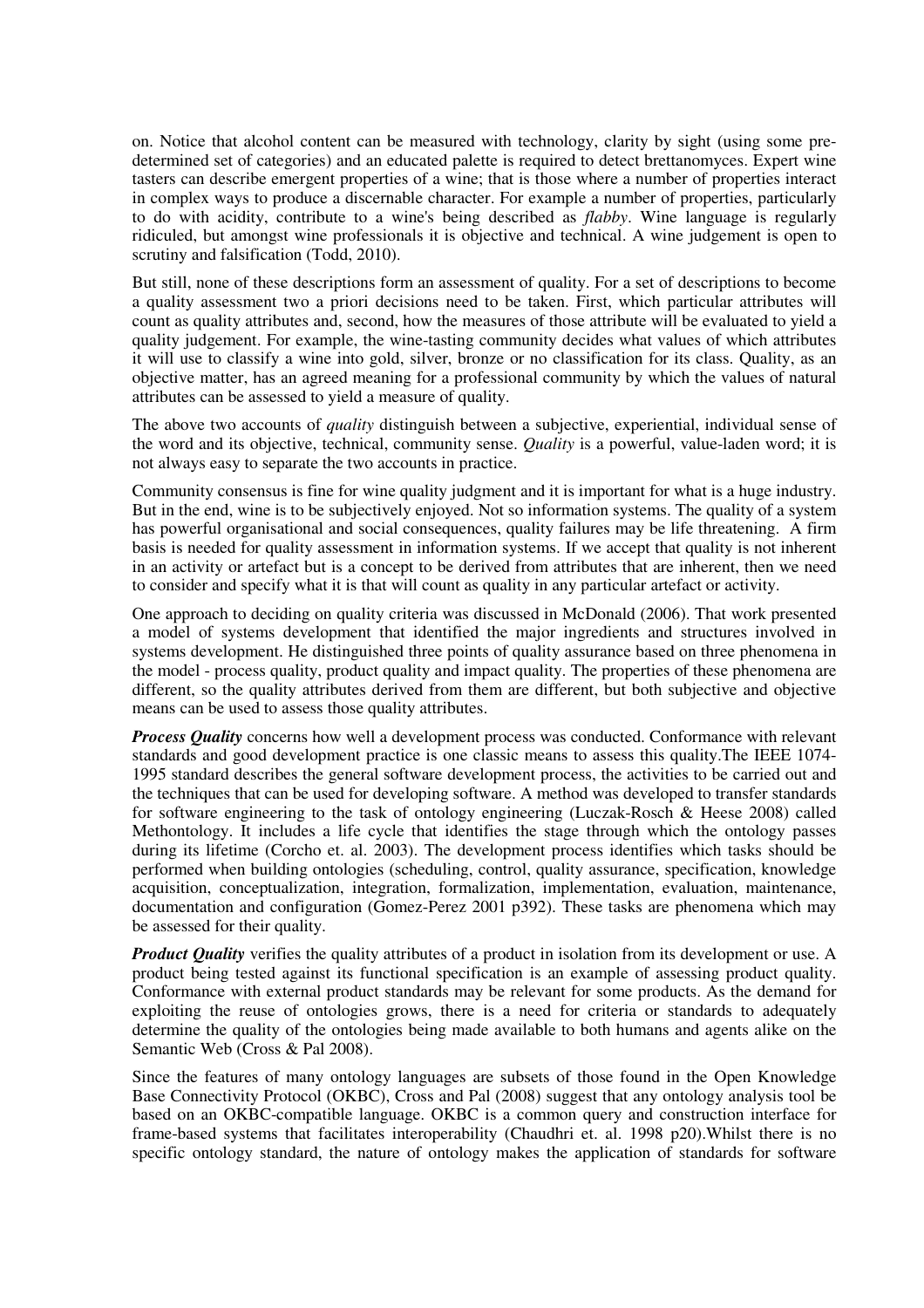development and OKBC protocol acceptable. Development of a specific ontology standard may provide research opportunity for the future.

*Impact Quality* is of two types. Firstly, 'fitness for use' which concentrates on the relationship of the product with the actual user, that is, it views the product as instrument in, or as input to, some other process. To determine impact quality an assessor identifies who the product for, what it will be used for, and its context of use. Secondly, 'stakeholder impact' considers the affects that the system has on the people, organisations and society who are not necessarily direct users of the system. In the end, it is this broader impact that is the final determinant of the quality of the system.

By identifying the potential stakeholders at each point of the ontology life cycle, an indication of the set of quality criteria that each different stakeholder could potentially be interested in can be developed. Identifying the potential quality criteria also provides an opportunity for developers to provide this quality during design and implementation. The various types of stakeholders of ontology appearing the literature are:

 Knowledge Engineers; Project Managers; Ontology Developers (Gangemi et. al. 2006); Software auditors (human), and virtual software auditors (Burton-Jones et.al. 2005); System engineers (Cross & Pal 2008); and End users (Fernandez-Lopez & Gomez-Perez 2002).

This paper agrees that different categories of stakeholders will have different intended uses for the ontology (Fernandez et. al. 1997 p34) at different stages of the ontology life cycle. Each stakeholder deserves explicit individual consideration for responsible (Bittner & Hornecker 2002) and quality (McDonald 2006, 2008) design work.

Quality Assured work is 'evidence-based'. That is, there is evidence that quality of the work has been explicitly defined and measured. Process, product and impact phenomena have quality attributes and, in a quality assured project, measurements of these attributes are recorded, the processes auditable and the product itself testable. It is said that 'if you can't measure it, you can't manage it' but, of course not all quality attributes are quantitative. Some of the most important qualities have to do with perceptions and values. Take the quality 'fits well with the strategic direction of the organisation for example while this quality attribute cannot be measured, it can be argued for (or against).

While there are general quality standards, *quality* always relates to some specific phenomena. General ideas about what to measure (correctness, modifiability, testability, usability, reliability, efficiency, integrity, reusability, interoperability, etc.) can be useful guides but each unique product, process and impact needs its own quality criteria to be established and satisfied.

## **2 THE RESEARCH PROBLEM AND APPROACH**

When it comes to conducting an assessment of the quality of an ontology there is a problem in that there seems to be no systematic instrument or method for doing it. There is an abundance of literature proposing ideas about what constitutes a 'good' ontology, but it seems diverse and largely untested. That is, with the exception of the developing body of work in computer science that is generating automated quality assurance algorithms, especially in bioinformatics (for example,Verspoor et. al. 2010).

The aim of the research reported here is to review the literature and produce and demonstrate a wellgrounded instrument for assessing the quality of an ontology. The research method comprised 5 steps.

- 1. The first involved an extensive review of the literature to identify QA approaches and criteria.
- 2. In the second step, the attributes were critiqued and put into a common format and refined,
	- eliminating duplicates, to produce an alphabetic list of criteria.
- 3. Step 3 deployed theories of quality to classify the criteria into a usable structure.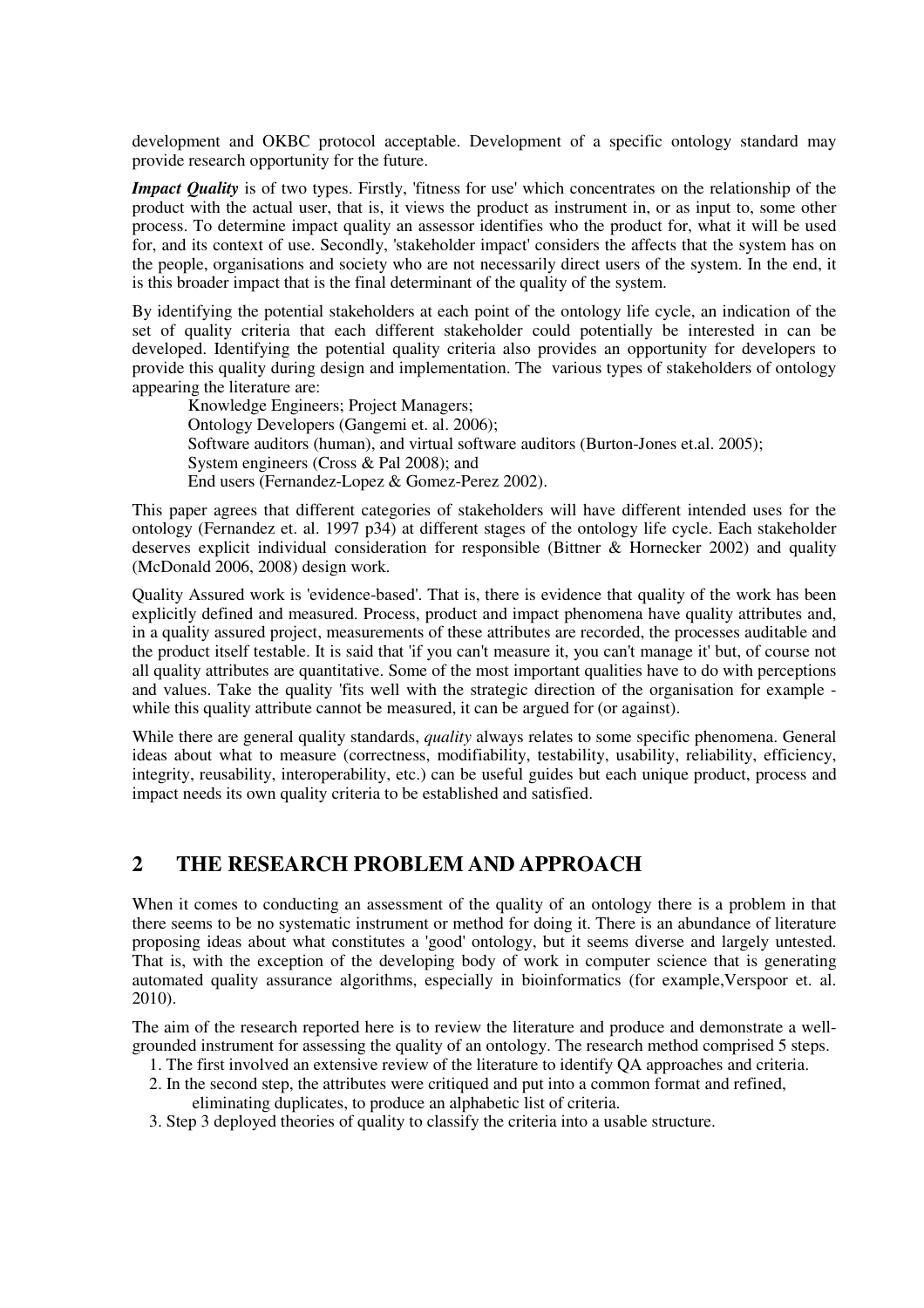- 4. Step 4 produced a practical instrument for quality assessment.
- 5. The instrument was demonstrated in the final step of the research.

The production of the instrument places this research into the design-science paradigm, that is, it contributes a new and innovative artefact for practitioner use in addition to scholarly contribution.

#### **2.1 Quality Attributes from the Literature**

There exists literature, not specific to ontology, which contributes ideas about candidate quality attributes. As an ontology is a type of information artifact, the information quality literature is relevant. Knight & Burn (2005) for example review a number of quality frameworks in their work on quality assessment of web information. The data quality literature is another rich source of attributes. For instance, Ballou and Pazer (1985) produced a set of attributes; Wang and Strong (1996) proposed an ontology for data quality dimensions and this was followed by Tayi (1999) and Cappiello (2005). Thomas Gruber, who coined the common definition of ontology as it is used in the information systems (the specification of a conceptualization) provided five features of an 'adequate ontology: clarity, coherence, extendibility, minimal encoding bias and minimal ontological commitment' (1993).

A literature search was conducted to find sources which presented quality attributes. The search detected 181 publications that contained quality criteria.

The assembly of these criteria into an alphabetic list, removing duplicates and instances of nearly identical criteria resulted in the identification of 215 discrete criteria.

| <b>Quality Attribute</b>    | <b>Description</b>                                                                                                             | Author(s) - reference                                                                                                                                                                                                                                                                                                                                                                    |
|-----------------------------|--------------------------------------------------------------------------------------------------------------------------------|------------------------------------------------------------------------------------------------------------------------------------------------------------------------------------------------------------------------------------------------------------------------------------------------------------------------------------------------------------------------------------------|
|                             |                                                                                                                                |                                                                                                                                                                                                                                                                                                                                                                                          |
| 24.<br>Compartmentalization | The extent to which the<br>design provides an<br>understanding of the<br>possible ways one could<br>divide the ontology.       | (Pinto & Martins, 2001)                                                                                                                                                                                                                                                                                                                                                                  |
| 25. Completeness            | The extent to which<br>ontology elements are not<br>missing and are of<br>sufficient depth or breadth<br>for the task at hand. | (Burton-Jones, Storey, Sugumaran, &<br>Ahluwalia, 2004), (Weber R., 1997), (Wang<br>& Strong, 1996), (Cappiello, 2005), (Redman,<br>1996), (Jarke, Lenzerini, Vassiliou, &<br>Vassiliadis, 2000), (Gomez-Perez A., 1995),<br>(Gennari, Tu, Rothenfluh, & Musen, 1994)<br>(Gomez-Perez, Juristo, & Pazos, 1995),<br>(Fernandez-Lopez & Gomez-Perez, 2002),<br>(Pipino, Lee, & Wang, 2002) |
| 26. Components              | The extent to which the<br>entities / attributes /<br>processes / entities re-use<br>ontology components.                      | (Uschold M., 1996)                                                                                                                                                                                                                                                                                                                                                                       |
| 28.<br>Comprehensiveness    | The extent to which<br>ontologists, domain experts<br>and others agree about the<br>comprehensiveness of the<br>domain.        | (Burton-Jones, Storey, Sugumaran, &<br>Ahluwalia, 2004), (Jarke, Jeusfeld, Quix, &<br>Vassiliadis, 1999), (Redman, 1996),<br>(Cappiello, 2005), (Soares, da Silva, &<br>Simoes, 2010)                                                                                                                                                                                                    |
| 176. Wholeness              | $\cdots$                                                                                                                       |                                                                                                                                                                                                                                                                                                                                                                                          |

Table 1 shows a fragment of the list of criteria.

*Table 1.A sample of the 175 quality attributes and their sources.* 

This alphabetic list was too cumbersome to use as a quality assessment instrument, so it was organised into a more usable form using framework approaches found in the literature search.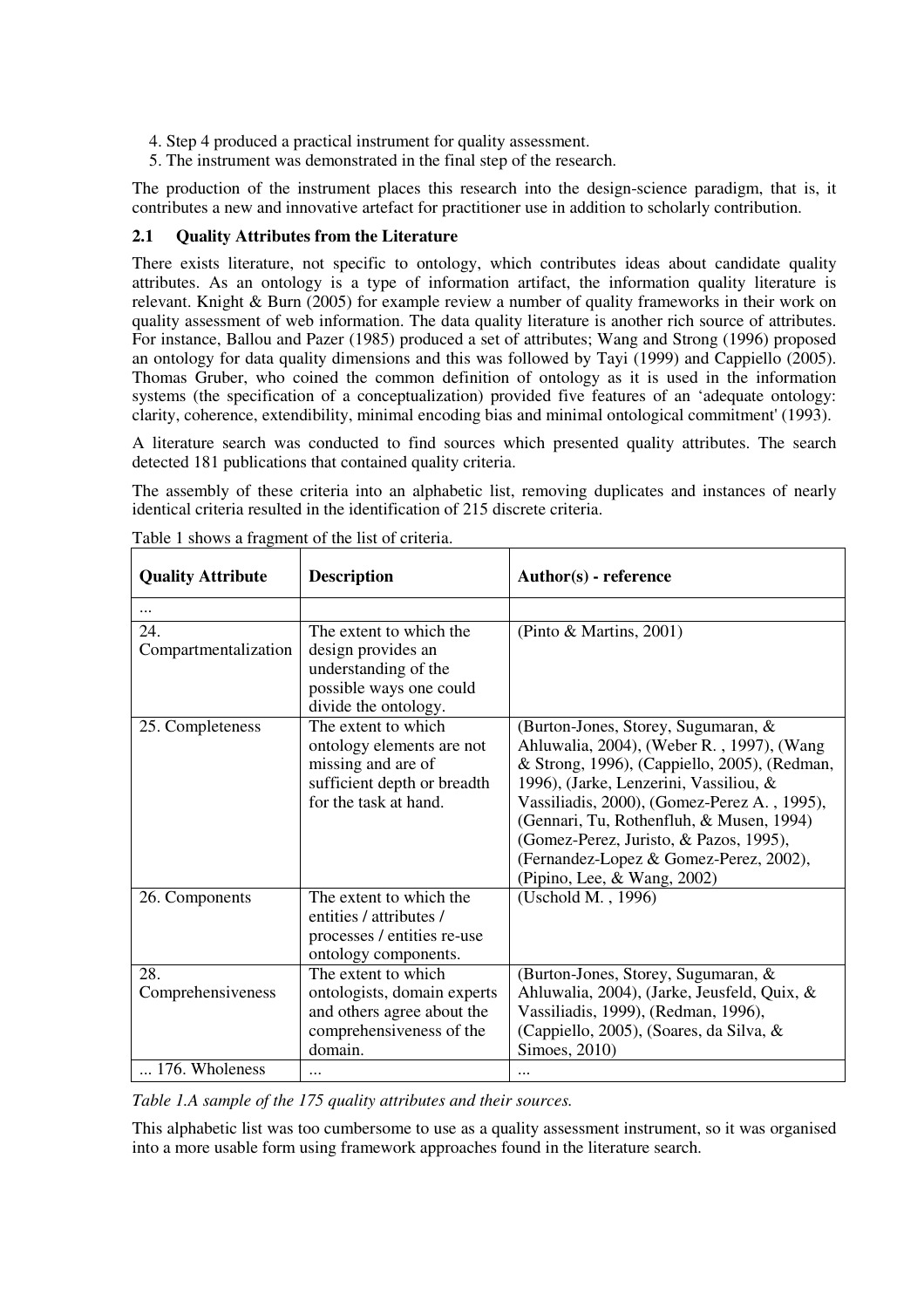#### **2.2 Analyzing the Quality Attributes**

An information quality framework typically consists of a set of quality criteria and their definitions grouped into general categories that have been separately defined. Wang and Wand (1996) used a restricted framework that has been criticized for being intuitive rather than theoretical (Shanks & Price 2005 p89). The McDonald (2006) approach to assessing artifact quality was to group criteria relevant to the phenomenon of assessment (the development process, the product or the impact). While useful it was a general framework for any form of artifact.

In 2000 Naumann and Rolker developed a set of information quality criteria categorized on how each criterion is assessed. They used three points of view:

 assessment with respect to the user of information (**subject**-criteria); assessment with respect to the information source itself (**object**-criteria); and assessment with respect to the query process (**process**-criteria).

The Naumann and Rolker approach is rather numeric, requiring each criterion to be assessed using scores. However in our attempts to define meaningful and useful measurements for each assessment class insuperable problems and uncertainties arose. At this point the research moved away from quantification and towards an approach of using the criteria to identify attributes that should be examined and evaluating what was discovered in a risk analysis style.

The 220 criteria from the literature were classified into the upper 3 categories then into broad and narrow criteria:

Upper 3 categories depending on how the criteria is assessed: subject, object or process

Broad 31 Ontology Quality criteria

Narrow 189 Ontology Quality sub-criteria

This schema was then used to create an assessment instrument.

#### **2.3 Deriving a Quality Assessment Instrument**

Several requirements and goals were formulated prior to, and considered throughout, the derivation process to ensure a systematic and rigorous evaluation of potential quality criteria. The requirements are as follows:

 quality criteria must be general, i.e. applicable across application domains and data types, quality criteria must clearly defined,

quality criteria must be expressed as adjectives to ensure consistency, and

overlap (i.e. interdependencies) between criteria must be fully documented and justified.

The goals are as follows:

the names of quality criteria should be intuitive,

i.e. corresponding as closely as possible to common usage,

 quality criteria should be non-overlapping (i.e. not have dependencies on other criteria), and the set of quality criteria should be comprehensive.

These goals are listed separately from requirements since there may be circumstances where the first two goals may not be completely satisfiable and we cannot prove that the last goal is satisfied—it can only be subjectively assessed over time through peer review and empirical feedback (Price & Shanks 2004).

The Price and Shanks approach to defining criteria using adjectives was used to derive a standard approach to the common language of the criterion definition.

For each narrow criterion at least one example is provided to guide the assessor to quality attributes that may be reviewed. The type of response was very dependent on the type of criteria, sometimes numeric, often not. Table 2 shows part of the instrument concerning the broad criteria 'Completeness', the general questions an assessor might ask about it and its specific criteria (in square brackets).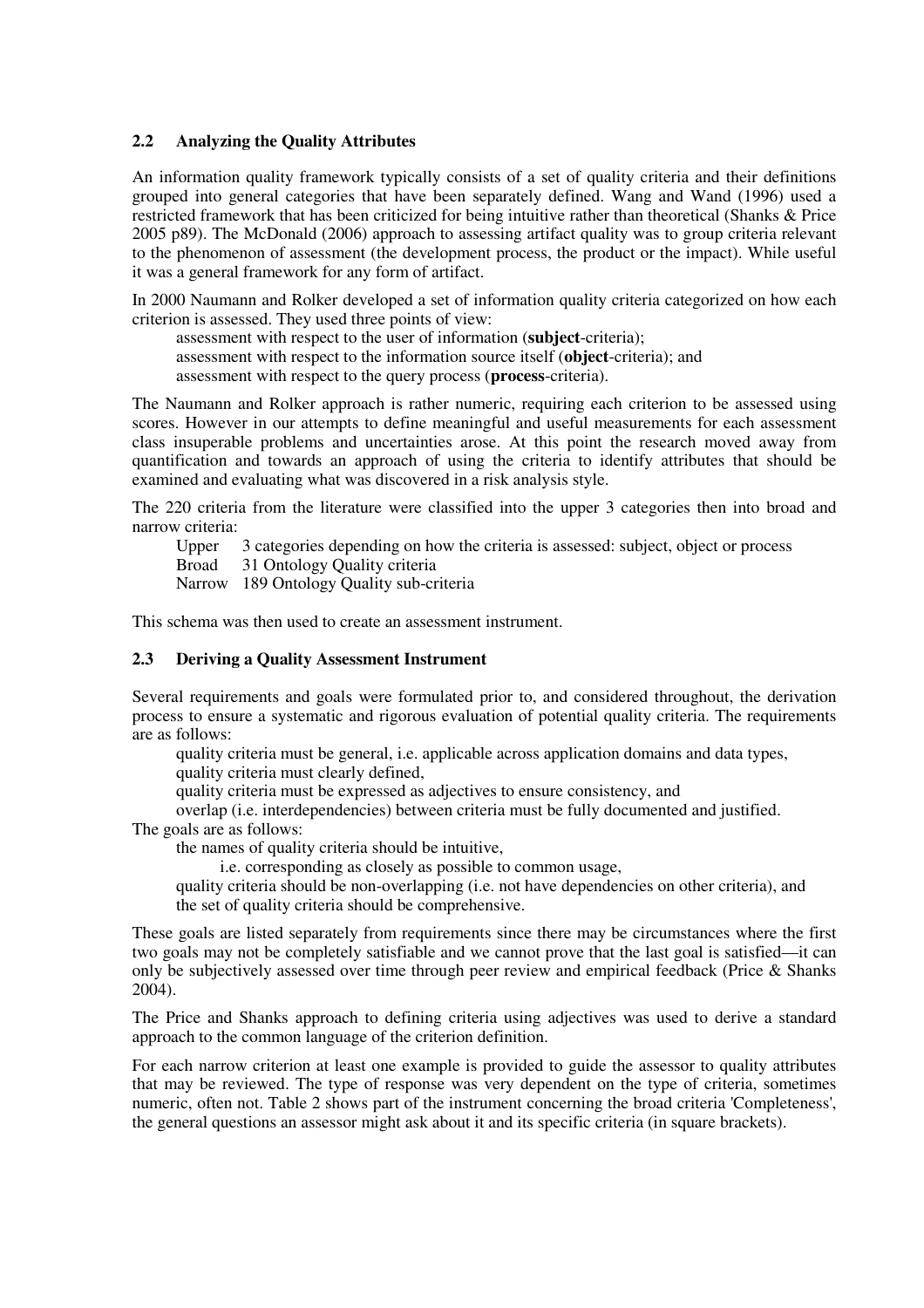| <b>Ontology Quality Assessment Instrument</b>                                                                                                                                                               |  |  |
|-------------------------------------------------------------------------------------------------------------------------------------------------------------------------------------------------------------|--|--|
| <b>Object Criteria</b>                                                                                                                                                                                      |  |  |
| <b>Completeness</b><br>The extent to which ontology (including its data / information) elements are<br>not missing and are of sufficient depth or breadth for the task at hand.                             |  |  |
| Some examples for assessing <i>Completeness</i> include understanding:                                                                                                                                      |  |  |
| <b>14.0</b> whether the ontology (whole or part of real-world) has been clearly<br>articulated and sufficiently developed to facilitate all known tasks<br>[Completeness]                                   |  |  |
| 14.1 how many concepts (business rules, relationships) are covered by the ontology<br>[concepts]                                                                                                            |  |  |
| <b>14.2</b> what percentage of the domain concepts (business rules, relationships) is covered<br>by the ontology [coverage]                                                                                 |  |  |
| 14.3 whether each system or sub-system defines each event as either external or<br><i>internal</i> [events]                                                                                                 |  |  |
| 14.4 whether an estimate of the amount of infrastructure knowledge being represented<br>by the ontology divided by total infrastructure knowledge of the organization can<br>be calculated [infrastructure] |  |  |
| 14.5 whether the ontology inheritance richness can be calculated <i>i.e.</i> the distribution<br>of information in the current class subtree per class [inheritance]                                        |  |  |
| <b>14.6</b> how large the ontology is, and whether it is bigger than others modeling the same<br>domain [largeness]                                                                                         |  |  |
|                                                                                                                                                                                                             |  |  |

*Table 2.A sample of the quality assessment instrument for the 'completeness' criterion* 

A limitation of the research is that has not yet tested the validity of the quality attribute categorisation. A future project is needed here, perhaps using a Delphi study or Card Sorting approach.

#### **2.4 Using the Instrument**

To deploy the instrument a disciplined process for conducting the quality assessment needed to be developed as no suitable one was found. The following 7 steps were determined as being necessary to understand the criterion, its application and the results of the assessment.

| Step 1 Risk statement | A statement of any risk of not satisfying this criterion - "what can<br>happen and why? (Introduction IEC/ISO 31010)" (International<br>Electrotechnical Commission, 2009-11)                                                                                                                                               |  |
|-----------------------|-----------------------------------------------------------------------------------------------------------------------------------------------------------------------------------------------------------------------------------------------------------------------------------------------------------------------------|--|
| Step 2 Result Type    | An explanation of the result of the judgment, <i>i.e.</i> a percentage, yes/no,<br>true/false, a number, a dollar, etc. and any constraints to the result<br>based on the wording of the definition- "what are the consequences?"<br>(Introduction - IEC/ISO 31010) (International Electrotechnical<br>Commission, 2009-11) |  |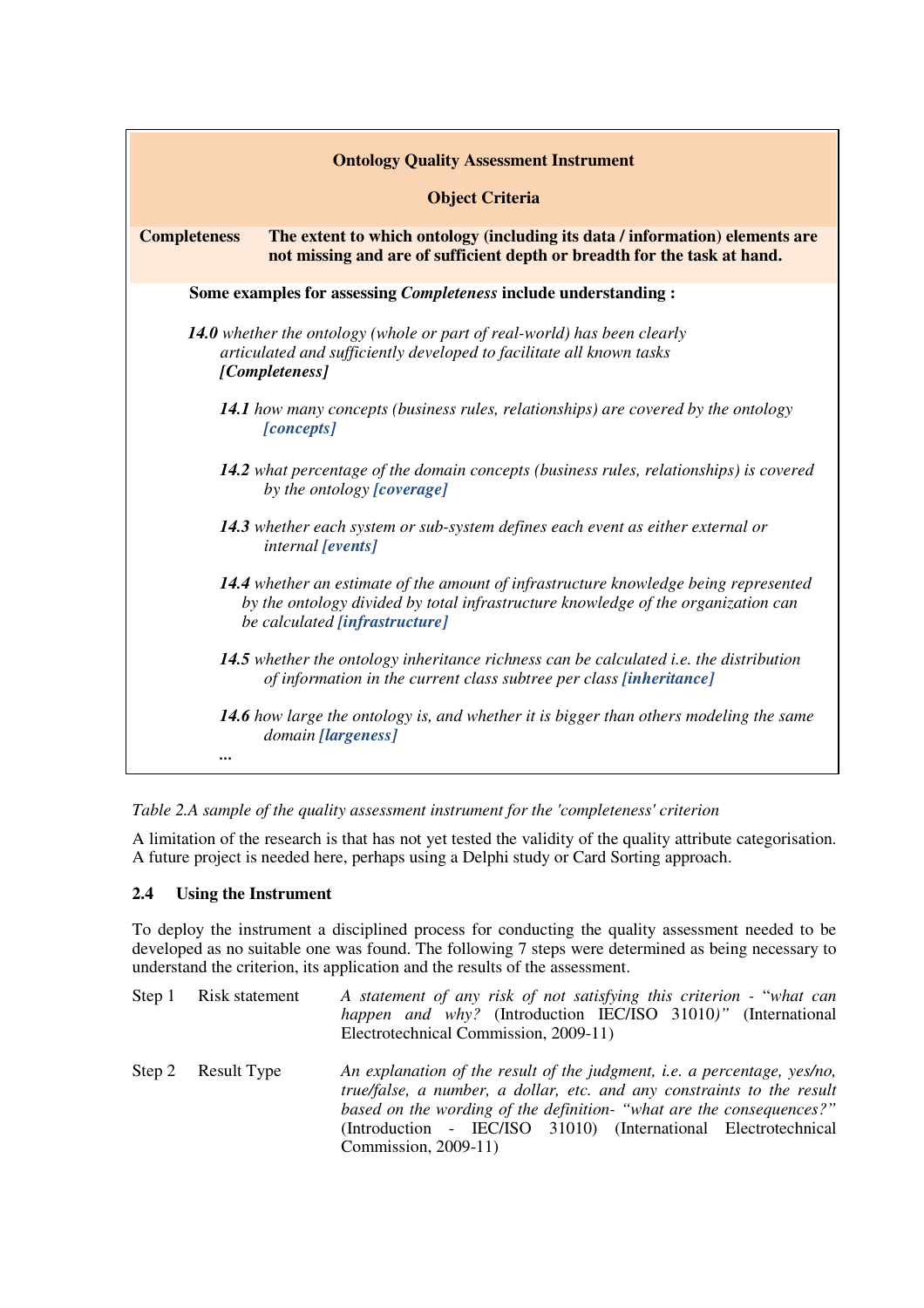| Step 3 | Result formula | A blank formula providing a possible explanation of the result of the<br>applied criterion - "establish the context for identifying, analyzing,<br>evaluating, treating risk associated with any activity, process,, function<br><i>product"</i> (Introduction IEC/ISO 31010) (International<br>or<br>Electrotechnical Commission, 2009-11) |
|--------|----------------|---------------------------------------------------------------------------------------------------------------------------------------------------------------------------------------------------------------------------------------------------------------------------------------------------------------------------------------------|
| Step 4 | The review     | Explanation of the review process for this criterion - how was the risk<br>"analyzed and/or evaluated" (Introduction IEC/ISO 31010).<br>(International Electrotechnical Commission, 2009-11)                                                                                                                                                |
| Step 5 | Deficiencies   | Any deficiencies in locating the sources or clarifying the meaning of<br>any definitions are highlighted, and a possible result of the deficiency is<br>to be briefly discussed- highlight any difficult in interpreting, locating<br>or "tracing" (Section 5.7 AS/NZS ISO 31000:2009) (Standards<br>Australia)                             |
| Step 6 | The result     | A description of the result                                                                                                                                                                                                                                                                                                                 |
| Step 7 | The Conclusion | A comment about what the result means in practice - "the significance"<br>of a risk" (section 22 AS/NZS ISO 31000:2009) (Standards Australia)                                                                                                                                                                                               |

The instrument, and these 7 steps, was then applied to a case study.

## **3 FINDINGS**

The case study concerned the assessment of the Australian Government's Standard Business Reporting ontology by the Queensland University of Technology which may, in the future, need to know whether it could effectively use Standard Business Reporting.

#### **3.1 Demonstration Case: Standard Business Reporting Ontology**

Standard Business Reporting (SBR) is an initiative of the Council of Australian Governments (COAG). Through various commercial accounting software systems small to medium businesses and their intermediaries are able to access data stored in their business systems, review the data for acceptance and lodgment into SBR forms for remittance to different government agencies to satisfy a myriad of reporting purposes. SBR has developed an ontology that is used by the commercial software to report information using a common vocabulary. By using the SBR common vocabulary business reporting becomes less burdensome as those completing the forms have access to definitions and guidance to the meaning of terms, and these terms have been harmonized by receiving agencies to provide concise representation across agencies and forms. This allows information held in business systems to be directed to different agencies without additional reformatting depending on any particular processing requirements of the receiving agency.

The Queensland University of Technology (QUT) is also developing an ontology in the form of a standard chart of accounts to report receipt and spending of Government grants funding by not-forprofit (NFP) firms. Their stakeholders are required to deal with a number of different government agencies, and they too have harmonized a vocabulary for the purposes of minimizing the manipulation for data being submitted to these individual agencies.

The QUT goal is aligned with the goal of the SBR and therefore represents an ideal candidate for SBR extension. How would the QUT ontology developers assess the quality of the SBR ontology? How would SBR ontology developers assess the quality of the NFP ontology? Both taxonomies have been developed independently. What methods are provided in literature for decision makers who are considering re-use of ontology such as SBR for reducing the effort and cost in developing ontology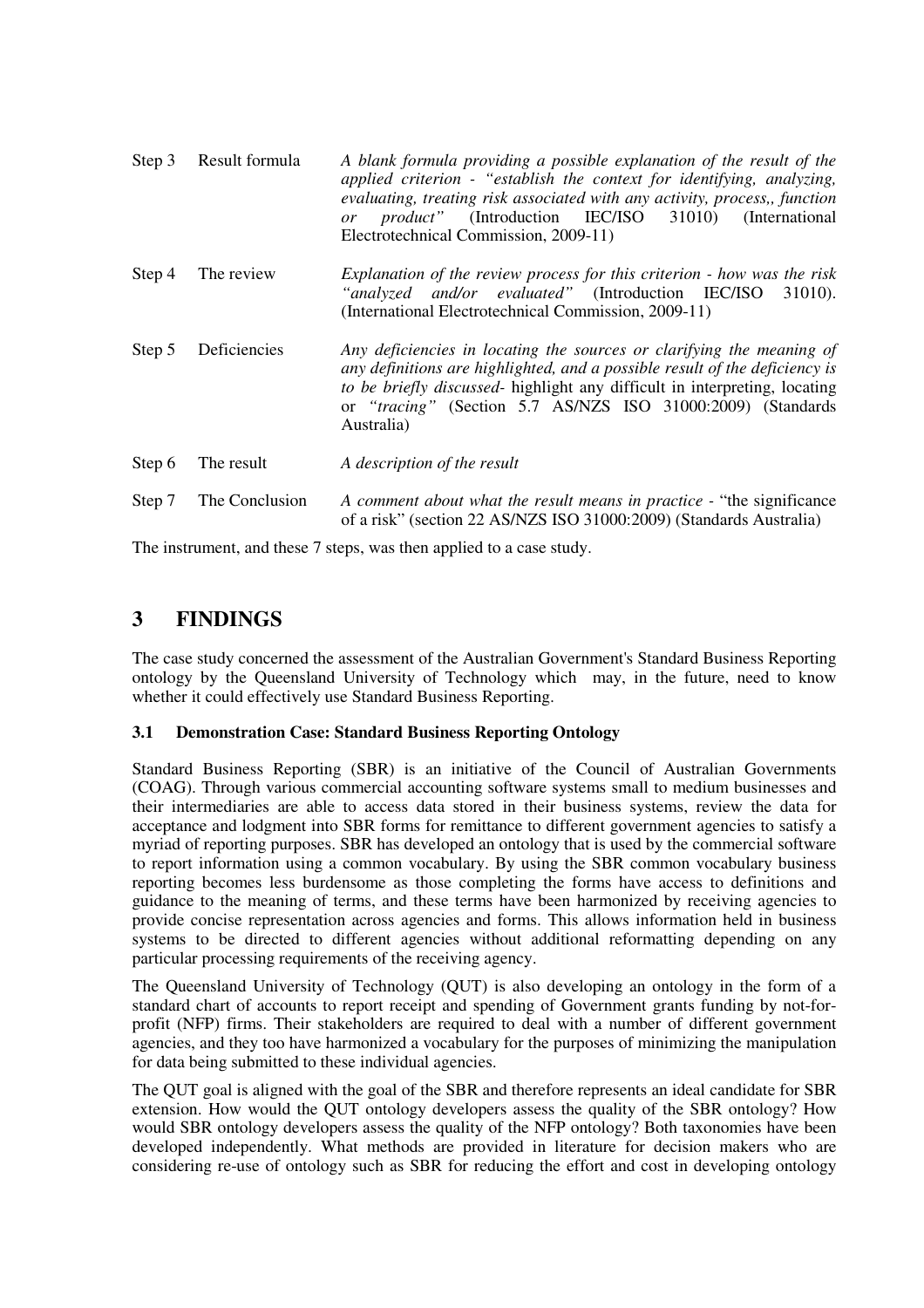from scratch, when there exists a likely fit that may be suitable. The case study assessment is undertaken from the point of view of the QUT, which is interested in evaluating the quality of the SBR ontology for their use.

The 7 process steps were applied to the first three sub-criteria to demonstrate the instrument, and to gain an understanding of how the QUT would assess the 'completeness' quality criteria using the developed quality ontology. Table 3 shows the results of the assessment instrument on the 'completeness' criteria.

#### **QUT - SBR Ontology Quality Assessment**

**Criterion14: Completeness** - The extent to which ontology (including its data / information) elements are not missing and are of sufficient depth or breadth for the task at hand

**The core question: Has the whole or part of real-world domain been clearly articulated and sufficiently developed in the ontology to facilitate all known tasks?** 

| Step 1<br><b>Risk statement</b> | Completeness is a critical criterion. If the ontology is incomplete required<br>functionality will not be available, or will be of limited value.                                                                                                                                                                                                                                                                                                                                                                                                                                                                                                                                                                                                                                                                                                                                                                                 |
|---------------------------------|-----------------------------------------------------------------------------------------------------------------------------------------------------------------------------------------------------------------------------------------------------------------------------------------------------------------------------------------------------------------------------------------------------------------------------------------------------------------------------------------------------------------------------------------------------------------------------------------------------------------------------------------------------------------------------------------------------------------------------------------------------------------------------------------------------------------------------------------------------------------------------------------------------------------------------------|
| Step 2<br>Result type           | Number: because the elements required for the QUT NFP ontology exist and can be<br>counted. A check of the SBR Definitional ontology will require a match of element<br>by element, and a result will emerge. Gaps in elements defined will require work, so<br>will definitions that are not quite matching with existing element definitions.                                                                                                                                                                                                                                                                                                                                                                                                                                                                                                                                                                                   |
| Step 3<br>Result formula        | Of the 'x' data elements required by QUT NFP, 'a' number are present in the SBR<br>Definitional ontology, 'b' number require harmonization with existing terms, and 'c'<br>will require some processing (definition and harmonization) to introduce them.                                                                                                                                                                                                                                                                                                                                                                                                                                                                                                                                                                                                                                                                         |
| Step 4<br>The review            | The QUT has published a Standard Chart of Accounts (and Data Dictionary) July<br>2006 version. This was used to compare the existing ontology elements in the SBR.<br>The ontology viewing tool Yeti was scanned using keywords from the term from the<br>QUT Chart of Accounts. Potential terms were highlighted. Given that it can be<br>assumed that QUT would ideally prefer a unique code for each element in their<br>chart of accounts, the elements that could be covered by a general higher level code<br>were highlighted. For example SBR provides a code Expense Operating Cost Of<br>Sales Amount. It does not provide a specific code for the Cost Of Sales Expenses<br>such as Accounting Fees, Advertising Expenses, Agency Temporary Staff, etc.<br>Whilst they were counted as matching 'in principle' further work would be required<br>to harmonize, or tailor the code correctly for one-to-one use by QUT. |
| Step 5<br>Deficiencies          | <b>General observation</b><br>In the SBR ontology there does not seem to be a requirement for recurrent, non-<br>recurrent, capital splits but quite a different set:<br>Government Funding Adjustment For Government Grants Amount<br>Government Funding Government Industry Payments Assessable Amount<br>Government Funding Government Industry Payments Includes Fuel Indicator<br>Government Funding Operations Costs Amount<br>Government Funding Receipts From Government Grants Classified as<br><b>Financing Activities Amount</b><br>- Government Funding Receipts From Government Grants Classified As<br><b>Investing Activities Amount</b><br>Government Funding Receipts From Government Grants Classified As<br><b>Operating Activities Amount</b>                                                                                                                                                                 |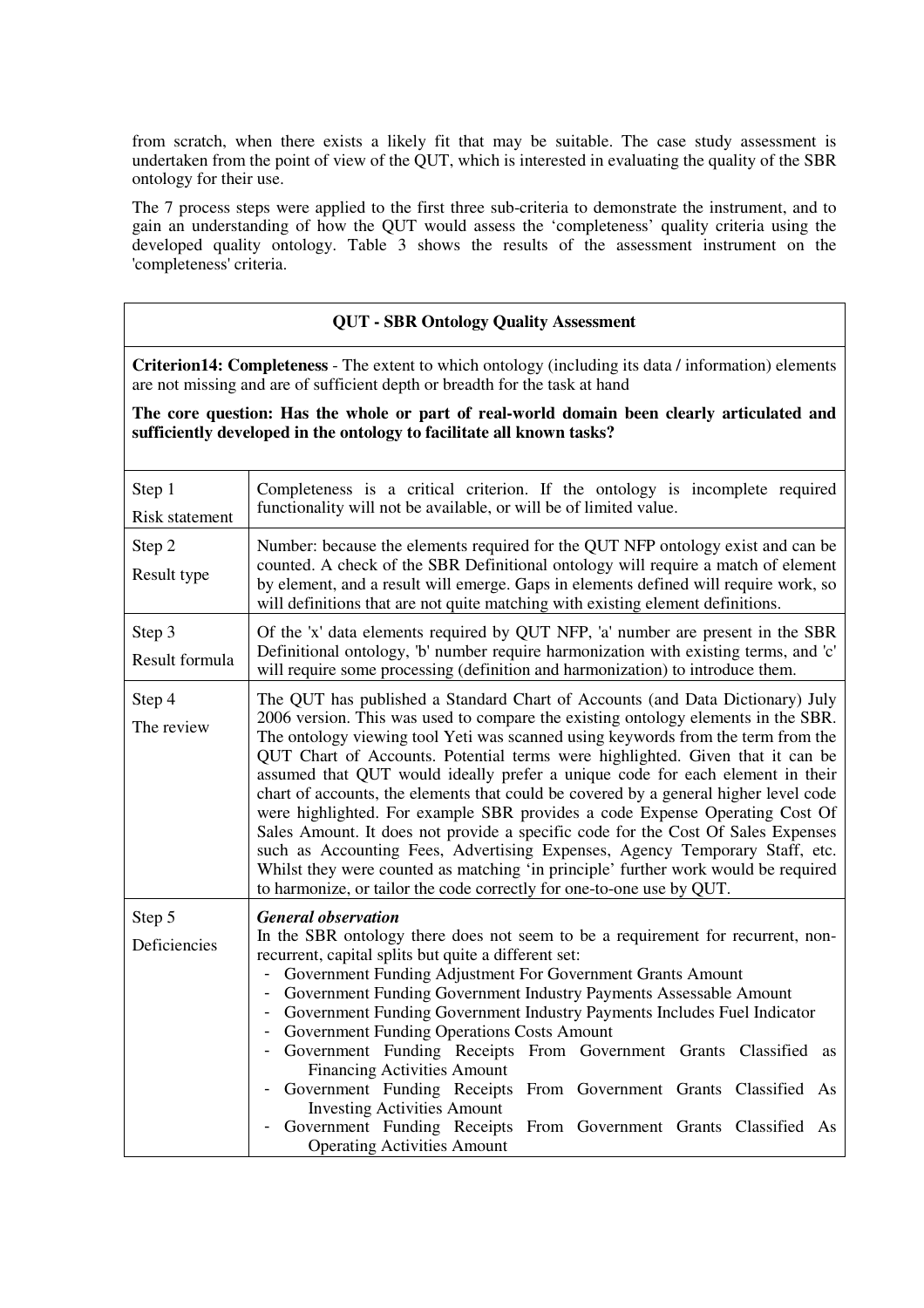|                          | Research And Development Entitlement To Government Grants And<br>Recoupments Attributable To Foreign Owned Expenditure Amount<br>Research And Development Grants And Recoupments Attributable To Foreign<br><b>Owned Expenditure Amount</b><br>Research And Development Grants And Recoupments On Australian Owned<br>R&D Incremental Expenditure Amount.<br><b>Specific observations</b><br>The following concepts were not matched in the SBR ontology. |  |
|--------------------------|-----------------------------------------------------------------------------------------------------------------------------------------------------------------------------------------------------------------------------------------------------------------------------------------------------------------------------------------------------------------------------------------------------------------------------------------------------------|--|
|                          | The majority are 'specific' to grants processing, which is understandable as no work<br>to include not for profits grants processing has been commenced, but the two<br>elements hire purchase and lease liability were surprising gaps.<br>Hire Purchase Liability<br>2-1210<br>2-1220<br>Lease Liability                                                                                                                                                |  |
|                          | Revenue Received in Advance<br>$2 - 1230$<br>4-1090<br>Grants (Local) - Capital<br>Grants - Other<br>4-1100<br>4-2000<br>Fundraising - Gifts<br>4-2020<br>Tax Deductible Donations (Non-public)<br>4-2030<br>Donations (Public Collections)<br>Non-tax deductible gifts<br>4-2040<br>4-2050<br><b>Bequests</b>                                                                                                                                            |  |
| Step 6<br>The result     | Of the 213 data element required by QUT NFP, 193 or (91%) appear to have likely<br>matches present in the SBR Definitional ontology. Refinement appears to be<br>required for 127 of the 193 or approximately 66% of these matches.                                                                                                                                                                                                                       |  |
| Step 7<br>The conclusion | It could be concluded that as $85\%$ of the terms in the QUT chart of accounts is<br>covered, including the specific terms that would be essential to collect and process<br>government reporting of grants funding the use of SBR is possible and. pproviding<br>the risks are tolerable, there would be no need for QUT to separately maintain its<br>own taxonomy.                                                                                     |  |

*Table 3. A sample of the use of the instrument in the SBR - QUT case study.* 

The results show the level of detail that is exposed by the use of the instrument. In this case the changes to SBR that would be required have been identified and qualified. A better understanding of the ontology has been generated and the decision as how to proceed with the system is much better informed as a result of the assessment.

But two significant issues in using the instrument became apparent. First was the difficulty of grounding some of the criteria in the actuality of the case. Abstract criteria, like 'expressiveness', are very difficult to operationalize and need a good deal of ontological work to tease out their nature sufficiently to allow them to be assessed in a particular product. Step 1 in the assessment process, requiring the assessor to specify risk if a quality attribute is found deficient was very useful in operationalising quality attributes.

A second issue arises in the interpreting of the results of some assessments. To have an 85% coverage may in some cases be only a small issue, but in other cases huge. Again, step 1 of the process was useful in establishing the reason why a quality deficiency would be important and hence a means of interpreting the measure of it.

Identifying quality issues is important in a re-use scenario. Once quality issues have been identified an assessor may then conduct a risk analysis in order to manage the risks, or to determine that reuse of the ontology is simply not an option. The Ontology Quality Assessment Instrument has been designed as a tool for practitioners that has operationalized the literature for practical use.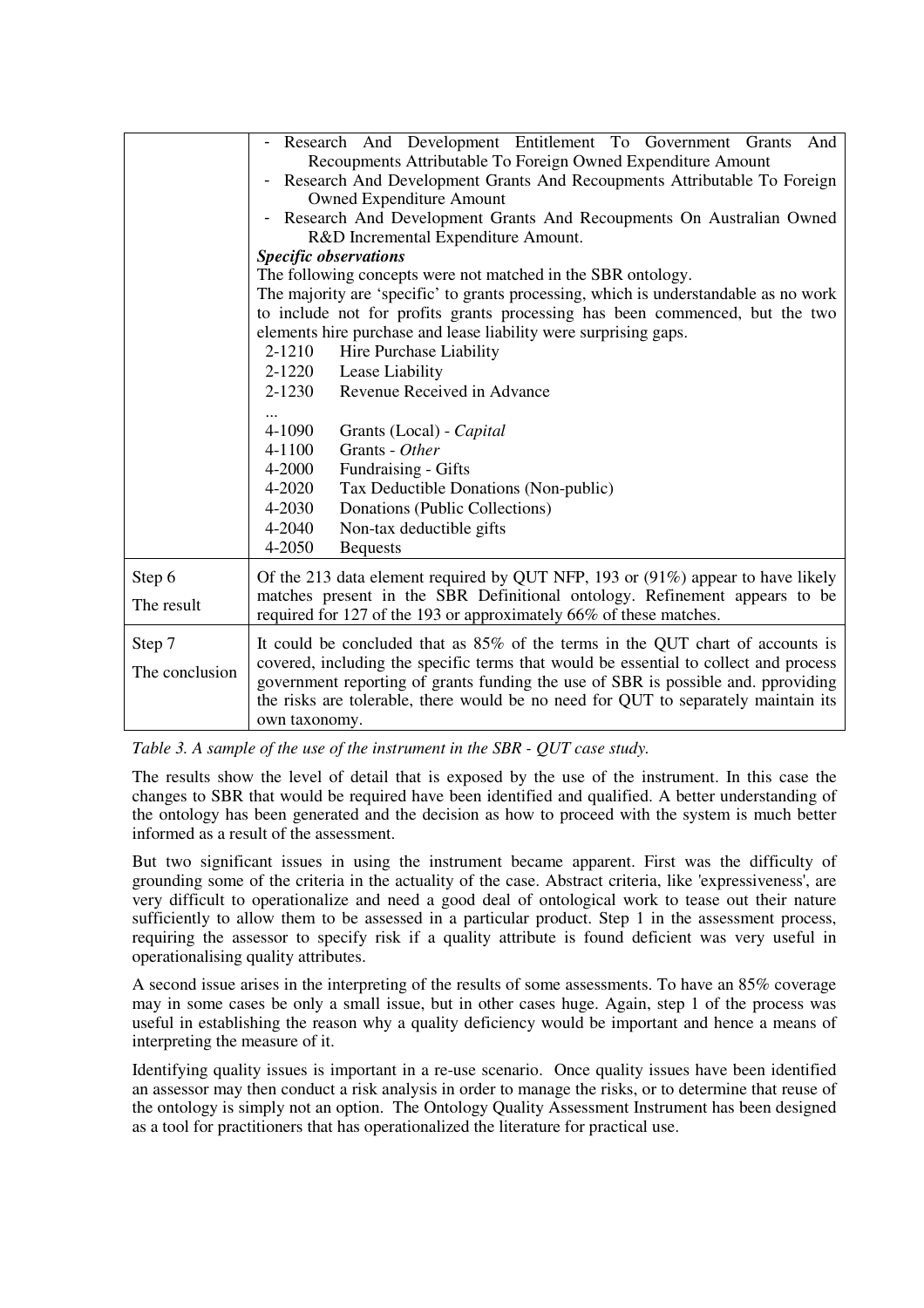## **4 CONCLUSIONS**

In the absence of the ontology quality assessment instrument that has been proposed in this research, it is unclear how the myriad of references in the literature that apply, or can be assumed to apply to the domain of *'Ontology Quality'* could be operationalized. Whilst quality assessors are able to rely on the broader standards for systems quality evaluation, there is much work done by the ontology community in understanding the process of ontology quality assessment.

This research captures the criteria, as it exists in literature, and works it into an instrument specifically to conduct an assessment of the quality of an ontology. The case study demonstrates the application of the instrument and reveals the kinds of issues that can be detected and quantified - particularly those relating to the overly abstract nature of many criteria and the difficulties in interpretation of data collected against some criteria.

Avoiding the significant costs of developing and deploying ontology is possible by adopting an existing ontology. As an artifact or object, the assessment of an ontology is an assessment of its overall value, or its quality. The case study demonstrated the application of the instrument and revealed some gaps that currently confuse the assessors of ontology to the extent that, they are more willing to develop an ontology from scratch rather than attempting the challenging task of assessing its quality.

Further refinement of the instrument and the evaluation method is expected to occur as the instrument is used in practice by ontology developers and assessors.

There is significant challenging work ahead to better define ontological quality and to mobilize that knowledge in practice. It is hoped that this work provides a contribution to the theory and practice of assessing '*The Quality of an Ontology*'.

## References

- Ballou, D., & Pazer, H. (1985) Modeling data and process quality in muliti-input, multi-output information systems. *Management Science 31: 2* 150-162.
- Burton-Jones, A., Storey, V. C. & Sugumaran, V. (2005) *A Semiotic Metrics Suite for Assessing the Quality of Ontologies.*
- Cappiello, C. (2005) *Data Quality and Multichannel Services Doctoral Dissertation.* Milano: Politecnico Di Milano.
- Corcho, O., Fernandez-Lopez, M. & Gomez-Perez, A. (2003).Methodologies, tools and languages for building ontologies. Where is their meeting point? *Data & Knowledge Engineering 46 41–64*.
- Cross, V., & Pal, A. (2008) An ontology analysis tool. *International Journal of General Systems 37:1*  17-44.
- Fernandez, M., Gomez-Perez, A., & Juristo, N. (1997) From Ontological Art Towards Ontological Engineering. *Spring Symposium Series* 33-40.
- Fernandez-Lopez, M., & Gomez-Perez, A. (2002). Overview and analysis of methodologies for building ontologies. *The Knowledge Engineering Review 17:2* 129-156.
- Fernandez-Lopez, M., Gomez-Perez, A., Pazos-Sierra, A., & Pazos-Sierra, J. (1999). Buidling a chemical ontology using METHONTOLOGY and the ontology design environment. *IEEE Intelligent Systems and their applications 4 (1)* 37-46.
- Gangemi, A., Catenacci, C., Ciaramita, M., & Lehmann, J. (2006). Modelling ontology evaluation and validation. *Proceedings of ESWC2006.* Springer.
- Gennari, J. H., Tu, S. W., Rothenfluh, T. E., & Musen, M. A. (1994). Mappings Domains to Methods in Support of Resuse. *International Journal on Human-Computer Studies 41* , 3990424.
- Gomez-Perez, A., Juristo, N., & Pazos, J. (1995). Evaluation and Assessment of the Knowledge Sharing Technology. *Towads Very Large Knowledge Bases, N.J.I. Mars, Ed* , 289 - 296.
- Gomez-Perez, A. (1995). Some Ideas and Examples to Evaluate Ontologies. *To appear in CAIA'95. The 11th IEEE Conference On Artificl Intelligence for Application. February.*